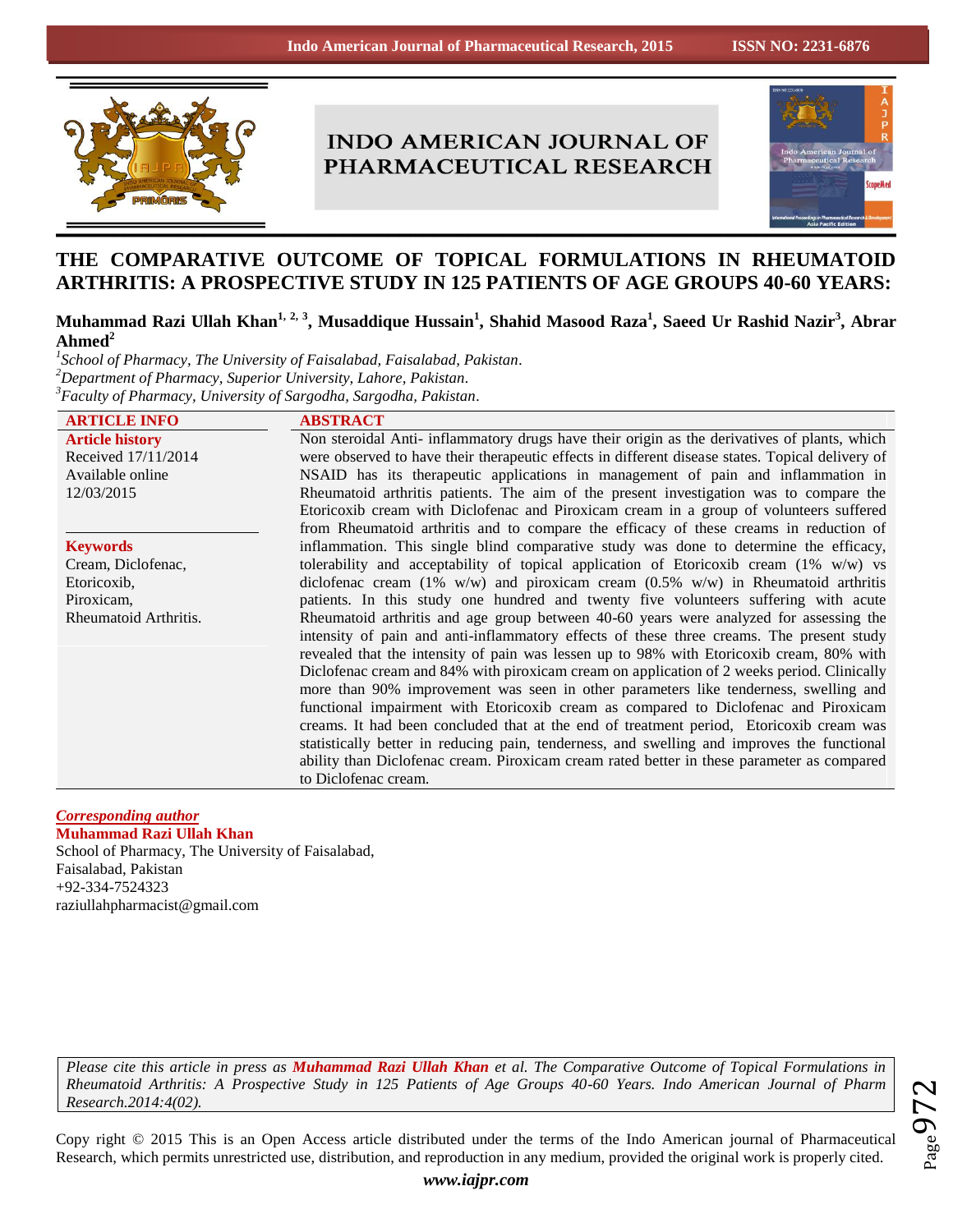# **INTRODUCTION**

Rheumatoid arthritis is an autoimmune progressive disorder that leads to the destruction of cartridge, bone and ligaments causing deformity of joints [1]. The cause of rheumatoid arthritis is unknown. . It is believed that the tendency to develop rheumatoid arthritis may be genetically inherited (hereditary). Certain genes have been identified that increase the risk for rheumatoid arthritis [2]. Non-steroidal anti-inflammatory drugs (NSAIDs) are widely used to relieve pain and inflammation in rheumatoid arthritis patients, but their use comes at the cost of toxicity, with a 2-4% annual incidence of serious gastrointestinal ulcer and complications—four times higher than in non-users [3]. NSAIDs have been applied topically for decades. This route possibly reduces gastrointestinal adverse reactions by maximizing local delivery and minimizing systemic toxicity [4]. Etoricoxib, Diclofenac and Piroxicam are the drugs included in the class of Non-Steroidal Anti-Inflammatory drugs (NSAIDs), each drug has a specific tissue distribution and pharmacodynamics [5]. They block the inflammatory cascade and cycloxygenases (COX) by inhibiting prostaglandin and thromboxane production and lead to reduction in pain, fever, platelet aggregation and inflammatory response [6]. Besides inhibiting the prostaglandin and thromboxane production, Diclofenac also inhibit rabbit neutrophil and human lung lipoxygenase activity [7]. NSAIDs like Etoricoxib, Diclofenac and Piroxicam are generally indicated for symptomatic relief of Rheumatoid arthritis, Osteoarthritis [8], Inflammatory arthropathies (Ankylosing spondylitis, Psoriatic arthritis), Gout [9], Metastatic bone pain, Post operative pain, Dysmenorrhoea [10], Migraine and Headache. The use of oral preparations of NSAIDs increase the risk of gastrointestinal and cardiovascular complications compared with non NSAIDs users [11]. Reduction of adverse drug reactions associated with the use of topical preparations of NSAIDs is being well considered to obtain high patient compliance and drug therapy efficacy [12].

Substantial data suggests that topical NSAIDs have pain-relieving properties in Rheumatoid Arthritis disease. An important sign of the increasing importance of using topical medication is that the European League against Rheumatism and the International Osteoarthritis Research Society state that topical NSAIDs are preferred over oral NSAIDs for mild-to-moderate hand and knee osteoarthritis, in patients with sensitivity to oral compounds [13]. In addition, the UK NICE guidelines for knee and hand osteoarthritis recommend use of paracetamol and/or topical NSAIDs over oral NSAIDs, COX2 inhibitors, and opioids [14].

# **MATERIALS AND METHODS:**

**Human Volunteers:** Total number of volunteers: 125 Gender: Male and Female Age: 40-60 years

# **Cream Formulations:**

Etoricoxib Cream (1% w/w) [15] Diclofenac Cream (1% w/w) Pioxicam Cream (0.5% w/w)

#### **Methods:**

This is a single blind, randomized comparative trial conducted at three different locations:

Bajwa Trauma Centre, Sargodha, Pakistan

Aziz Fatima Hospital, Faisalabad, Pakistan

National Hospital, Faisalabad, Pakistan

One hundred and twenty five volunteers were divided into three groups receiving Etoricoxib cream, Diclofenac cream and/or Piroxicam cream. The volunteers were given written instructions to apply the cream regularly on affected area in a dose of 4 inches 3-4 times a day up to 14 days. Volunteers both (males & non- pregnant females) between the ages of 40-60 suffered from Acute Rheumatoid Arthritis were included in this study.

#### **Inclusion Criteria for Study:**

- The volunteers were 40-60 years of age
- The volunteer was diagnosed with uncomplicated Acute Rheumatoid arthritis
- The site of injury was accessible to the volunteer so that he/she can apply the study medication himself/herself
- The volunteer must met the pain entry criteria
- The volunteer was willing to discontinue use of any pain medication not provided as a part of study

#### **Exclusion criteria for study:**

- The volunteer has active skin lesions at the intended site of application of study medication. Skin lesions include open wound, rash, papules, vesicles and erythema associated with the site of injury
- The volunteer has used any form of opioids since the time of injury
- The volunteer has taken any form of steroids within 30 days prior to enter into study
- The volunteer has done non- pharmacological treatment of injury
- The volunteer has experienced any kind of allergy to Etoricoxib, Diclofenac or Piroxicam
- The volunteer has participated in an investigational drug study or received an investigational drug within a period of 30 days prior receiving the study mediation

 $_{\rm Page}$ 973

# *www.iajpr.com*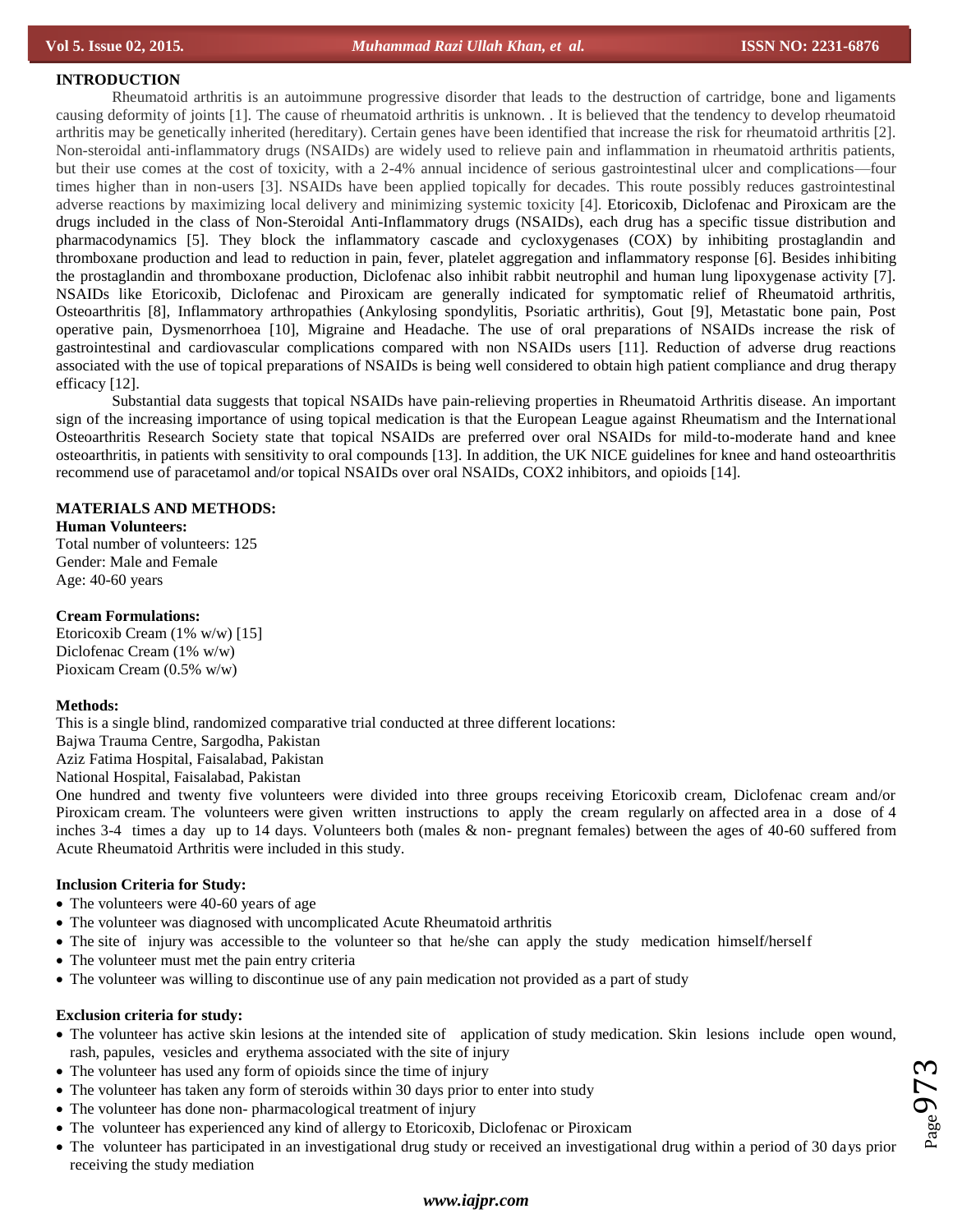Recent injuries sustained within 4S hours (not requiring surgical treatment) were included under "acute" category. Written informed consent was obtained prior to enrollment of patients in the study. The patients were evaluated before initiation of therapy and then at day 1, day 4, day 8 and day 14 of the therapy for the following parameters.

#### **1. Pain:**

Onset of pain: pain intensity on a 10cm visual analogue scale (0-worst ever, 10-best ever); pain at rest, passive movement, palpation and isometric contraction on a 4 point scale (0-absent, 1-mild, 2-moderate, 3-severe)

# **2. Tenderness:**

Tenderness on a 4 point scale (0-not tender, 1-tender, 2-winced, 3-withdrew)

## **3. Swelling:**

Swelling on a 4 point scale (0-absent, 1-mild, 2-moderate, 3-severe)

#### **4. Functional Impairment:**

Functional impairment on 5 point scale: (o-none, 1 mild, 2 moderate, 3 marked & 4 severe) Paracetamol was given as rescue drug in case the pain relief by topical formulations was inadequate. The amount of paracetamol intake was recorded as indirect measurement of effectiveness of the trail drugs.

# **RESULTS AND DISCUSSION:**

A total of 125 patients of aged between 40-60 years were enrolled in this study. However 15 patients were lost to follow up and only 110 patients were evaluated. A total of 45 patients received Etoricoxib cream, 35 received Diclofenac cream and 30 received Piroxicam cream. The ratio of males to females in the study was 19:25 (48/62). The patient's demographics of all three groups were comparable.

#### **Table I: Patient Demographics.**

| <b>Parameters</b>        | Etoricoxib Cream Diclofenac Cream Piroxicam Cream |    |
|--------------------------|---------------------------------------------------|----|
| Total no. of patients 45 |                                                   |    |
| Sex:                     |                                                   |    |
| Male                     | 15                                                |    |
| Female                   |                                                   | ١Q |

Within the group all the three groups had improvement in the various parameters studied (onset of pain; pain intensity on a 10 cm VAS; pain at rest, passive movement; palpation and isometric contraction; swelling; tenderness: and functional impairment). This improvement was statistically significant when compared at the beginning and end of the therapy. However, over the study period of 14 days there was no significant change in the paracetamol intake in all the three groups.

The onset of pain relief was observed between 1-2 hours. In some cases the onset of pain relief was quite delayed but there was not much difference between groups. The between group analysis showed that treatment with Etoricoxib cream was significantly more effective than Diclofenac cream and clinically better than Piroxicam cream. The pain intensity on 10cm visual analogue scale was improved upto 9.77 with Etoricoxib cream, 8.01 with Diclofenac cream and 8.44 with piroxicam cream at the end of 14 days therapy. The pain intensity mean score of 9.77cm (when assessed on 0-10 cm VAS) for Etoricoxib cream was statistically more significant (p<0.01) than Diclofenac and Piroxicam cream whose mean scores were 8.01 and 8.44.

On a pain scale comprising of 4 units, pain at rest was reduced up to 0.1 units with Etoricoxib cream, 1.2 with Diclofenac cream and 0.8 with Piroxicam cream at the end of 14 days study period. Pain at passive motion was reduced up to 0.2 with Etoricoxib cream than 0.9 and 0.8 with Diclofenac and Piroxicam groups respectively. Pain at palpitation and isometric contraction was lessen up to 0.5 and 0.6 with Etoricoxib cream group respectively, 1.0 and 1.2 with Diclofenac cream group respectively and 0.9 and 1.0 with Piroxicam cream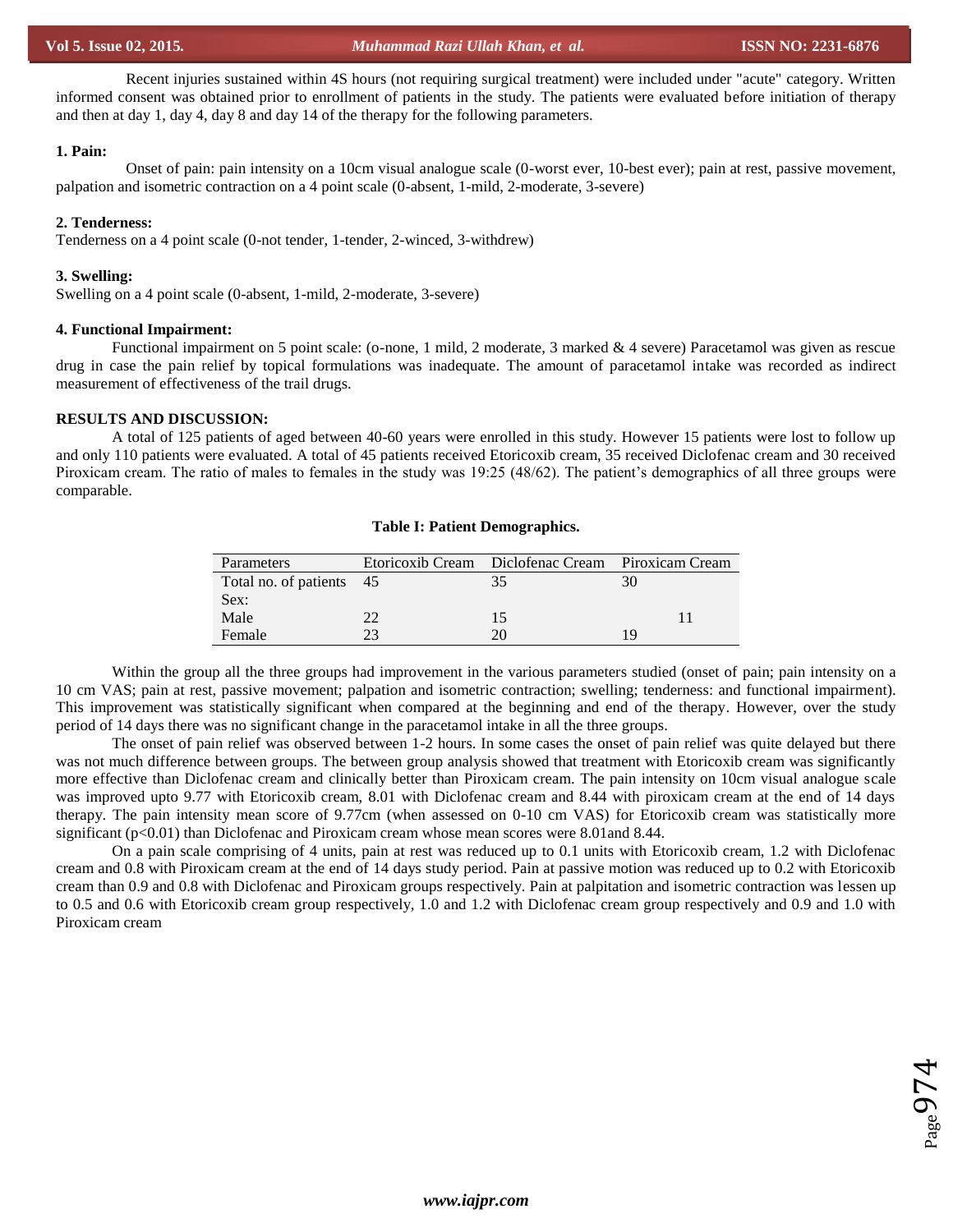

**Different parameters of Pain**

**Figure 1: Improvement in Pain over 14 days study period.**

|  | Table 1I: Comparative evaluation of different Creams over 14 days period. |  |  |  |  |  |
|--|---------------------------------------------------------------------------|--|--|--|--|--|
|--|---------------------------------------------------------------------------|--|--|--|--|--|

| Day Characteristics           | Etoricoxib Cream ( $n = 45$ ) |      |      | Diclofenac Cream $(n = 35)$ |      |      | Piroxicam Cream $(n = 30)$ |      |      |      |     |      |
|-------------------------------|-------------------------------|------|------|-----------------------------|------|------|----------------------------|------|------|------|-----|------|
|                               |                               | 4    | 8    | 14                          |      | 4    | 8                          | 14   |      | 4    | 8   | 14   |
| Pain Intensity on VAS (cm)    | 4.15                          | 6.29 | 7.55 | 9.77                        | 3.75 | 4.88 | 6.29                       | 8.01 | 3.99 | 5.01 | 7.0 | 8.44 |
| Pain at Rest                  | 2.1                           | 1.8  | 0.7  | 0.1                         | 2.1  | 1.9  | 1.2                        | 0.9  | 2.1  | 1.8  | 1.2 | 0.8  |
| Pain on passive Motion        | 2.3                           | 1.9  | 0.9  | 0.2                         | 2.3  | 2.0  | 1.4                        | 0.9  | 2.3  | 1.9  | 1.3 | 0.8  |
| Pain on palpation             | 2.7                           | 2.1  | 1.2  | 0.5                         | 2.7  | 2.2  | 1.7                        | 1.0  | 2.7  | 2.1  | 1.6 | 0.9  |
| Pain on Isometric Contraction | 3.0                           | 2.4  | 1.5  | 0.6                         | 3.0  | 2.6  | 1.9                        | 1.2  | 3.0  | 2.5  | 1.6 | 1.0  |
| Tenderness                    | 2.5                           | 1.8  | 0.9  | 0.2                         | 2.5  | 2.0  | 1.3                        | 0.8  | 2.5  | 1.9  | 1.1 | 0.6  |
| Swelling                      | 3.0                           | 2.1  | 1.4  | 0.3                         | 3.0  | 2.4  | 1.8                        | 1.0  | 3.0  | 2.2  | 1.5 | 0.8  |
| <b>Functional Impairment</b>  | 3.5                           | 2.6  | 1.6  | 0.5                         | 3.5  | 2.9  | 2.0                        | 1.1  | 3.5  | 2.8  | 1.9 | 0.9  |

Clinically tenderness was reduced upto 0.2 units in Etoricoxib cream group, 0.8 in Diclofenac cream group and 0.6 in Piroxicam cream group. Absence in swelling was observed 0.3 with Etoricoxib cream group as compared to 1.0 and 0.8 with Diclofenac and Piroxicam group at the end of therapy. Functional improvement was seen 0.5 with Etoricoxib cream group than 1.1 and 0.9 with Diclofenac and Piroxicam cream groups.

No statistically significant difference was observed in the Paracetamol intake between the three groups.

# **CONCLUSIONS**

Etoricoxib, Diclofenac and Piroxicam all three are NSAIDs that exhibit analgesic, antipyretic and anti-inflammatory activities. From the above results it can be concluded that on day 14 Etoricoxib cream was statistically better  $(p<0.01)$  in reducing pain, tenderness, and swelling and improves the functional ability than Diclofenac cream. Piroxicam cream rated better (p<0.05) in these parameter as compared to Diclofenac cream.

# **ACKNOWLEDGEMENTS:**

The authors are thankful to Bajwa Trauma Centre Sargodha, Aziz Fatima Hospital Faisalabad and National Hospital Faisalabad, Pakistan for providing necessary facilities and Human volunteers to carryout work with great ease and precision.